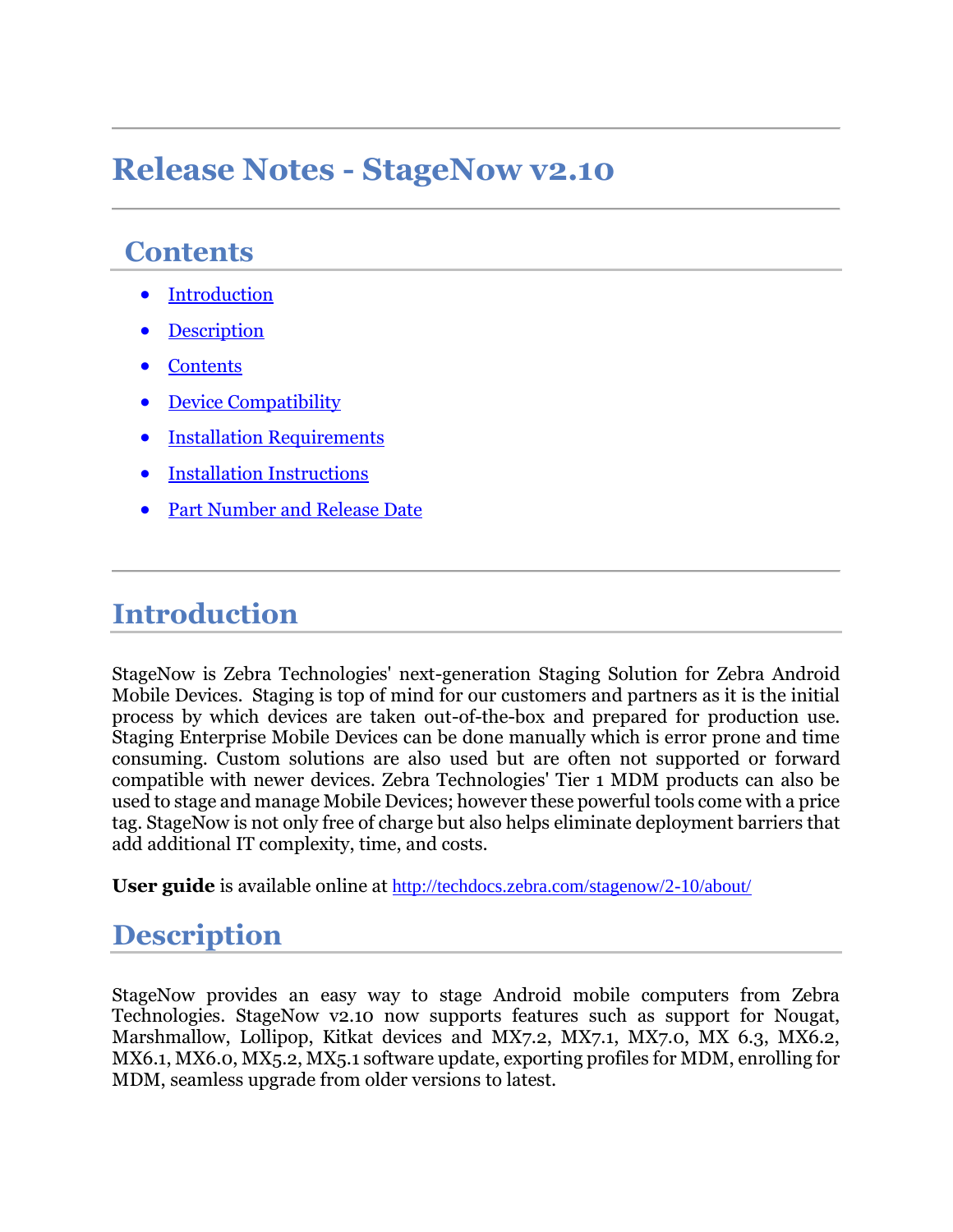Connection of the device to network, configuration of device settings and security, performing OS Updates, Install and Launch Applications, wipe and reset device, or enroll MDM by simply creating and Scanning Staging barcodes or Audio, NFC Tags.

The application can be downloaded for free and installed on any Windows 7 PC with no pre-requisite software — no need to purchase, locate, license or install other components

The following features are added for StageNow 2.10

- External Staging Server Support
	- Users can host the staging/deployment content outside the StageNow workstation on external server and Stage the devices
	- User should configure the external staging server with deployment content and can set to FTP, FTPS, HTTP and HTTPS modes
- Serial Scanner DS3608 (RS232) support for VC80 device for staging
- Prevent Analytics Manager getting disabled if StageNow is used on TC 20/25 devices
- Added support for MX 7.2 which adds functionality to the following setting types for devices:
	- o Power Manager new feature
		- Turn ON/OFF Doze mode, so that user can prevent impacting applications that could be affected by the Doze mode feature. a way to improve battery life
	- o Display Manager new feature
		- Added ability to control display Option to stay always on. "Stay" Awake parameter has been added, it is specific to VC80.
	- o RSM Manager New feature
		- Added support for support for RS-507 and DS-3608 scanners
	- o Settings Manager new feature
		- Enable/Disable application Notification control on Nougat.

#### <span id="page-1-0"></span>**Contents**

StageNow V2.10 Release consists of the deliverables listed below:

| <b>Deliverables</b>                                              | <b>Details</b>                      |
|------------------------------------------------------------------|-------------------------------------|
| staging_solution_signed.2.10.exe StageNow v2.10 Tool Installable |                                     |
| StagingInstallGuide_V2.10.pdf                                    | <b>StageNow v2.10 Install Guide</b> |